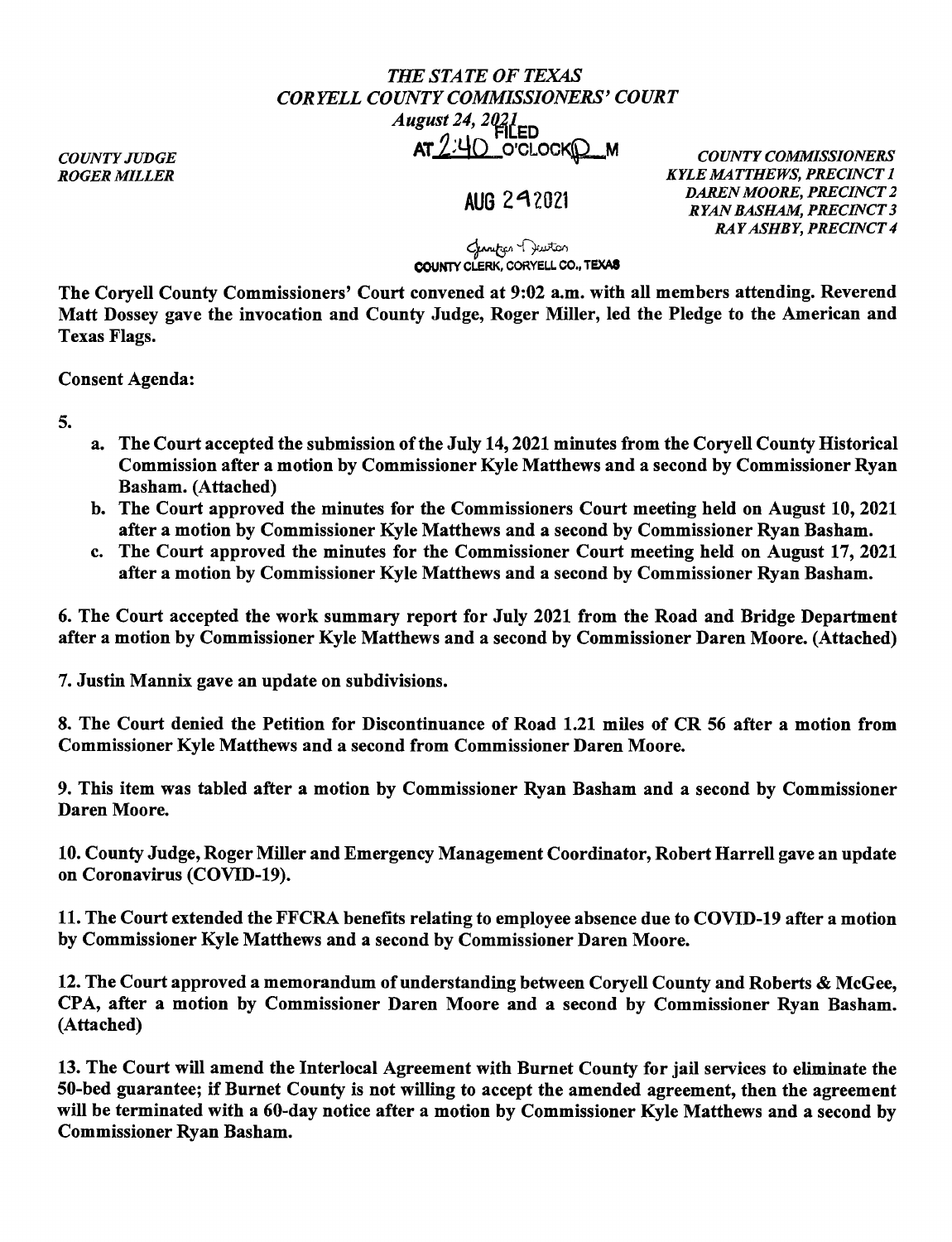14. The Court approved the Interlocal Agreement with Milam County for detention services after a motion by Commissioner Kyle Matthews and a second by Commissioner Ryan Basham. (Unsigned copy attached)

15. The Court will terminate the maintenance management and fleet rental agreement, section 6, with Enterprise Fleet Management effective August 24, 2021 after a motion by Commissioner Daren Moore and a second by Commissioner Kyle Matthews.

16. The Court will participate in the request for proposal development for a Habitat Conservation Plan after a motion by Commissioner Ray Ashby and a second by Commissioner Daren Moore.

17. The Court approved retaining legal counsel for the environmental issues after a motion by Commissioner Daren Moore and a second by Commissioner Ryan Basham.

18. The Court approved the Holiday Schedule for FY2022 after a motion by Commissioner Daren Moore and a second by Commissioner Kyle Matthews. (Attached)

19. The Court voted to pay bills in the amount of \$889,089.62 after a motion by Commissioner Kyle Matthews and a second by Commissioner Daren Moore. (Attached)

Closed Meeting/Executive Session:

20-21. The Court recessed at 12:30 p.m. and entered into Executive Session to deliberate business and financial issues relating to a contract being negotiated and to discuss personnel matters.

Reconvene Open Meeting at 1:40 p.m.

22. The Court approved the modified contract from Southwest Architects with a maximum compensation of 9% and an additional \$65,000 plus expenses for phase 1 after a motion by Commissioner Daren Moore and a second by Commissioner Ray Ashby.

23. No action was taken.

Reports:

24.

a. Commissioner Matthews made a motion to add a discussion/action item to the agenda for the meeting being held on September 14, 2021 to amend/terminate the ETJ agreement with Copperas Cove with a second from Commissioner Daren Moore.

25. Report was given.

This meeting was adjourned.